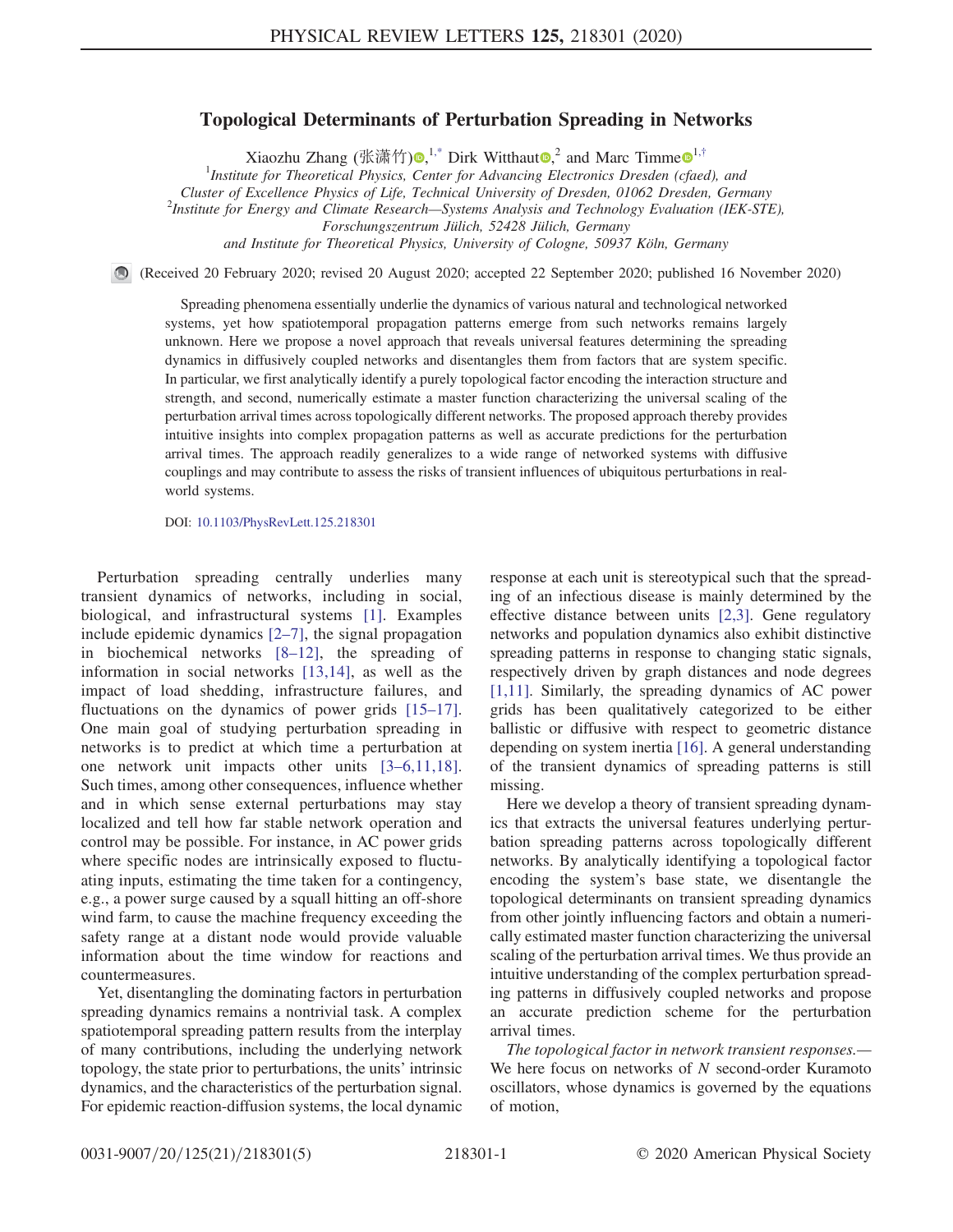$$
\ddot{\theta}_i = \omega_i - \alpha \dot{\theta}_i + \sum_{j=1}^N K_{ij} \sin(\theta_j - \theta_i) + D_i^{(k)}(t), \quad (1)
$$

with  $i \in \{1, ..., N\}$ . Here  $\theta_i$  is the phase angle of oscillator i,  $\omega_i$  is the natural acceleration of oscillator i, and  $\alpha$  and  $K_{ii}$ parametrize the system damping and the coupling strength between oscillator  $i$  and  $j$ , respectively. The particular model characterizes the dynamics of AC power transmission networks, where the synchronous machines with damping  $\alpha$  operate with angles  $\theta_i$  relative to the reference frame rotating at the nominal grid frequency  $2\pi \times 50$  Hz [\[19\]](#page-4-9) and are connected by transmission lines with coupling strength  $K_{ij}$ . We study the collective transient responses in a stable operational state  $\boldsymbol{\theta}^* = (\theta_1^*, ..., \theta_N^*)^T$  to an external perturbation to the natural acceleration at oscillator k perturbation to the natural acceleration at oscillator  $k$ , reflecting the change in power production ( $\omega_k = \omega_+ > 0$ ) or consumption ( $\omega_k = \omega_{-} < 0$ ) in power grids. The sinusoidal perturbation at node k starting at  $t = 0$  is represented by an *N*-dimensional perturbation vector  $\mathbf{D}^{(k)}(t)$  with only<br>one nonzero element i.e.  $D^{(k)}(t) - H(t)\delta_{\alpha}se^{i(\Omega t + \varphi)}$  with one nonzero element, i.e.,  $D_i^{(k)}(t) = H(t)\delta_{ik}\varepsilon e^{t(\Omega t + \varphi)}$ , with  $H(\cdot)$  being the Heaviside step function (see Fig. 1) [20] If  $H(\cdot)$  being the Heaviside step function (see Fig. [1\)](#page-1-0) [\[20\]](#page-4-10). If

<span id="page-1-0"></span>

FIG. 1. Characterizing perturbation spreading in diffusively coupled networks. (a) Topology of a random network created based on Ref. [\[22\].](#page-4-16) Each node is color coded with its topological distance to the perturbed node 1. (b) Starting from  $t = 0$ , node 1 is perturbed with a sinusoidal signal with frequency 1 Hz. (c) Response time series of three representative nodes 1,2,3 at topological distances  $d \in \{0, 1, 2\}$ . The times  $t_1^{(1)}, t_2^{(1)}, t_3^{(1)}$  at which the responses at these nodes cross a threshold  $\varepsilon$ .  $-1.5 \times$ which the responses at these nodes cross a threshold  $\epsilon_{\text{th}} = 1.5 \times$ 10<sup>−</sup><sup>3</sup> rad are illustrated. The network parameters are set as  $K_{ij} = 30 \text{ s}^{-2}$ ,  $\alpha = 1 \text{ s}^{-1}$ ,  $\omega_{+} = 4 \text{ s}^{-2}$  [squares in (a)],  $\omega_{-} = -1 \text{ s}^{-2}$  [disks in (a)]. Each node is assigned with a natural frequency of  $\omega_+$  or  $\omega_-$  f[ at random, satisfying  $\sum_i \omega_i = 0$ , so that a fixed point exists for the given network topology a fixed point exists for the given network topology.

<span id="page-1-1"></span>the perturbation is not too strong to desynchronize the system or to cause a line overload, that is,  $|\theta_i - \theta_i| \leq$  $\pi/2$  [\[23\]](#page-4-11), the *N*-dimensional trajectory of the network response is accurately provided by a linear response theory [\[21\],](#page-4-12) that is, the solution of the linearized dynamics,

$$
\ddot{\mathbf{\Theta}}^{(k)} = -\alpha \dot{\mathbf{\Theta}}^{(k)} - \mathcal{L}\mathbf{\Theta}^{(k)} + \mathbf{D}^{(k)}(t), \tag{2}
$$

for the response vector  $\mathbf{\Theta}^{(k)}(t) := \theta(t) - \theta^*$ . Here  $\mathcal L$  denotes<br>a weighted graph Laplacian matrix depending on the a weighted graph Laplacian matrix depending on the network's base state:  $\mathcal{L}_{ij} := -K_{ij} \cos(\theta_j^* - \theta_i^*)$  for  $i \neq j$ <br>and  $\mathcal{L}_{ij} := -\sum_{j} \mathcal{L}_{ij} \mathcal{L}_{ij}$ and  $\mathcal{L}_{ii} = -\sum_{j\neq i} \mathcal{L}_{ij}$ .

Equation [\(2\)](#page-1-1) admits a formal analytic solution (see Supplemental Material, Sec. S1 [\[25\]\)](#page-4-13), but such a solution does not reveal which are the essential factors that determine the complex spatiotemporal pattern of perturbation spreading. To focus on the transient spreading dynamics, we extract the transient parts from the linear response solution by representing it as a power series of time close to  $t = 0$ . We observe the matrix of linear responses  $\Theta(t)$  with its  $(k, i)$  element being the linear response  $\Theta_i^{(k)}(t)$  at unit is to a single perturbation at unit k at a graph-theoretic (topoto a single perturbation at unit  $k$  at a graph-theoretic (topological) distance  $d = d(k, i)$ . The  $(2d + 2)$ th order term in the power series, which contains the  $(2d + 2)$ th time derivative  $\hat{D}_t^{2d+2}\Theta(t)$  [\[27\]](#page-4-14) of the linear response matrix  $\Theta(t)$ , is a polynomial of the weighted graph Laplacian  $\mathcal L$ with degree d (see Supplemental Material Sec. S2 for a proof [\[25\]](#page-4-13)). For linear response  $\Theta_i^{(k)}(t)$ , the terms with an order lower than  $2d + 2$  in the nower series vanish leading order lower than  $2d + 2$  in the power series vanish, leading to the transient response,

<span id="page-1-4"></span>
$$
\Theta_i^{(k)}(t) = \frac{\hat{D}_t^{2d+2} \Theta_i^{(k)}(0)}{(2d+2)!} t^{2d+2} + O(t^{2d+3}),\tag{3}
$$

asymptotically as  $t \to 0$ , because these lower order terms contain the  $(k, i)$  element of  $\mathcal{L}^p$  with  $p < d$ , which are exactly zero. For the same reason, the  $(2d + 2)$ th order term contains only one nonzero term, i.e., the highest order term proportional to  $(\mathcal{L}^d)_{ki}$ . This leading-term approximation of the transient response enables us to estimate the arrival time  $t_i^{(k)}$ , i.e., the time when the response [\[28\]](#page-4-15) exceeds a given<br>threshold  $\Theta_i^{(k)}(t) \ge \epsilon_{\text{th}}$  [illustrated in Fig. [1\(c\)](#page-1-0)], as

<span id="page-1-2"></span>
$$
t_{i,\text{est}}^{(k)} = \left| \frac{\epsilon_{\text{th}}(2d+2)!}{\epsilon \cos(\varphi)(\mathcal{L}^d)_{ki}} \right|^{1/(2d+2)}.
$$
 (4)

<span id="page-1-3"></span>The estimated arrival time [\(4\)](#page-1-2) reveals that the impact of network topology on the transient response dynamics is concentrated in

$$
T_i^{(k)} := |(\mathcal{L}^d)_{ki}|^{-1/(2d+2)},\tag{5}
$$

which we call the topological factor in the perturbation spreading process from k to i. The topological factor  $T_i^{(k)}$ encodes all information about the specific network setting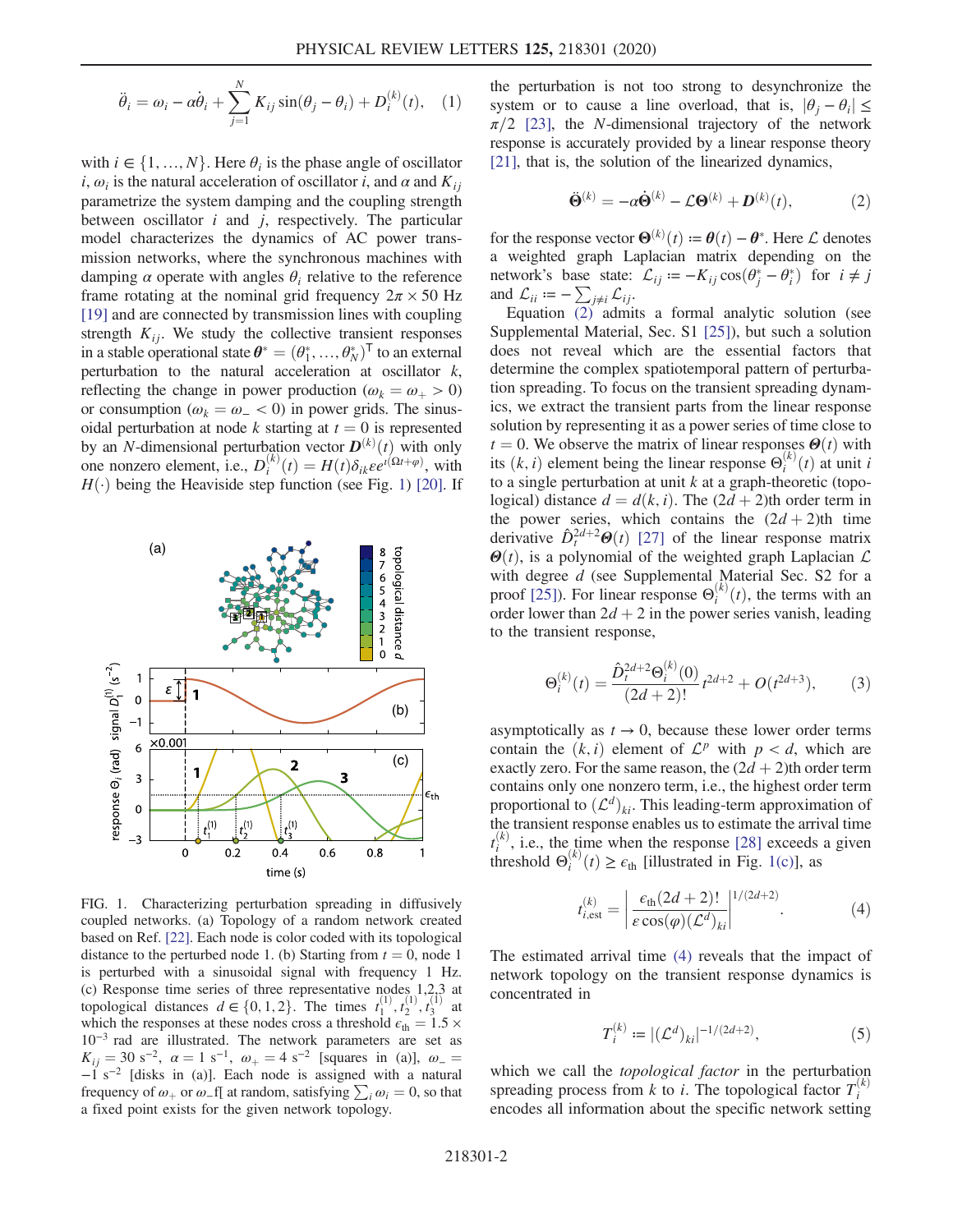<span id="page-2-0"></span>

FIG. 2. Universal spreading dynamics across diverse network topologies. (a) Five diverse network topologies: chain (a1), square lattice (a2), cubic lattice (a3), random power grid (a4) [\[22\]](#page-4-16), and Delaunay triangulation networks (a5). The perturbed node is marked with a black square. (b) The threshold-crossing arrival times ( $\epsilon_{th} = 10^{-9}$  rad) from direct simulations are scattered; however (c) they largely collapse across topologies if normalized by the respective topological factors,  $\tilde{t}_i^{(k)} := t_i^{(k)}/T_i^{(k)}$ . Panels (b)–(f) share the color coding with the network sketches (a1)–(a5). The arrival time differences among network topologies, e.g., the ratio between the arrival times with topological distance d and the ones with the same d in the chain network, are highlighted in the insets of (b) and (c). The dotted line in (c) illustrates the topology-independent factor Eq. [\(6\),](#page-2-1) explicating the differences from the normalized actual arrival times (solid gray line as a visual aid). (d),(e) In networks of (one-dimensional) Kuramoto oscillators (d), in networks of (three-dimensional) Rössler oscillators (e), and in networks of discrete nonlinear Schrödinger equations (DNLSEs) (f), normalized arrival times all collapse. For (a)–(c), the parameters for the networks  $(\omega_i, K_{ij}, \alpha)$  and for the perturbation signal  $(\varepsilon, \Omega, \varphi)$  are the same as in Fig. [1,](#page-1-0) except for (a1)–(a3)  $\omega_+ = 1$  s<sup>-2</sup>,  $\omega_- = -1$  s<sup>-2</sup> are distributed alternatively. For (e) Rössler oscillators (a = 0.1, b = 0.1, c = 4) are diffusively coupled in variable z and for (f) diffusive couplings naturally arise in the equation of motion for the complex field  $\psi$  (see Supplemental Material Sec. S3 for simulation details [\[25\]](#page-4-13)).

<span id="page-2-1"></span>prior to perturbations: the network structure, the coupling strengths, and the network flow pattern at the steady state. The other factor in Eq. [\(4\)](#page-1-2),

$$
\frac{t_{i,\text{est}}^{(k)}}{T_i^{(k)}} = [C(2d+2)!]^{1/(2d+2)},\tag{6}
$$

characterizes a generic spreading pattern in diffusively coupled networks. Here  $C = |\epsilon_{th}/\epsilon \cos(\varphi)|$  is a networkindependent constant quantifying the relative response level, i.e., the ratio between the response threshold and the initial perturbation magnitude near  $t = 0$ .

Direct simulations confirm that the topological factor  $T_i^{(k)}$ [Eq.  $(5)$ ] essentially captures the network effect on perturbation spreading dynamics. The arrival times scattered for diverse network topologies largely collapse once normalized by the topological factor, independent of the dimensionality of embedding and the topological irregularities [see Fig. [2\]](#page-2-0). The topological factor can be intuitively interpreted as the inverse of an average of the edge spreading strengths [\[29\]](#page-4-17) along all shortest paths, reflecting how strongly two nodes are connected in terms of spreading. We further highlight that, in contrast to epidemic spreading dynamics [\[2,3\]](#page-4-3), the perturbation arrival times in diffusively coupled networks are *nonadditive* in distance, which essentially reflects the distance dependency of local response activities, e.g., a decaying response slope for a growing distance [see Fig. [1\(c\)\]](#page-1-0) (see Supplemental Material Sec. S8 for a detailed discussion [\[25\]\)](#page-4-13).

Prediction of perturbation arrival times.—While the leading-term estimation of transient network responses [\(4\)](#page-1-2) succeeds in analytically uncovering the role of network topology in perturbation spreading dynamics (Fig. [2](#page-2-0)), its value increasingly deviates from the actual arrival times as a perturbation spreads further [up to about 10%; compare the solid and the dashed line in Fig. [2\(c\)](#page-2-0)]. Such deviations originate from the neglected higher order terms in the power series Eq. [\(3\).](#page-1-4) How can we estimate the contribution of the neglected terms which enables quantitatively accurate predictions for threshold-crossing arrival times?

We propose a semianalytical prediction scheme based on the estimation of a master function, which characterizes the spreading dynamics and is largely independent of the underlying network topology. To accurately estimate the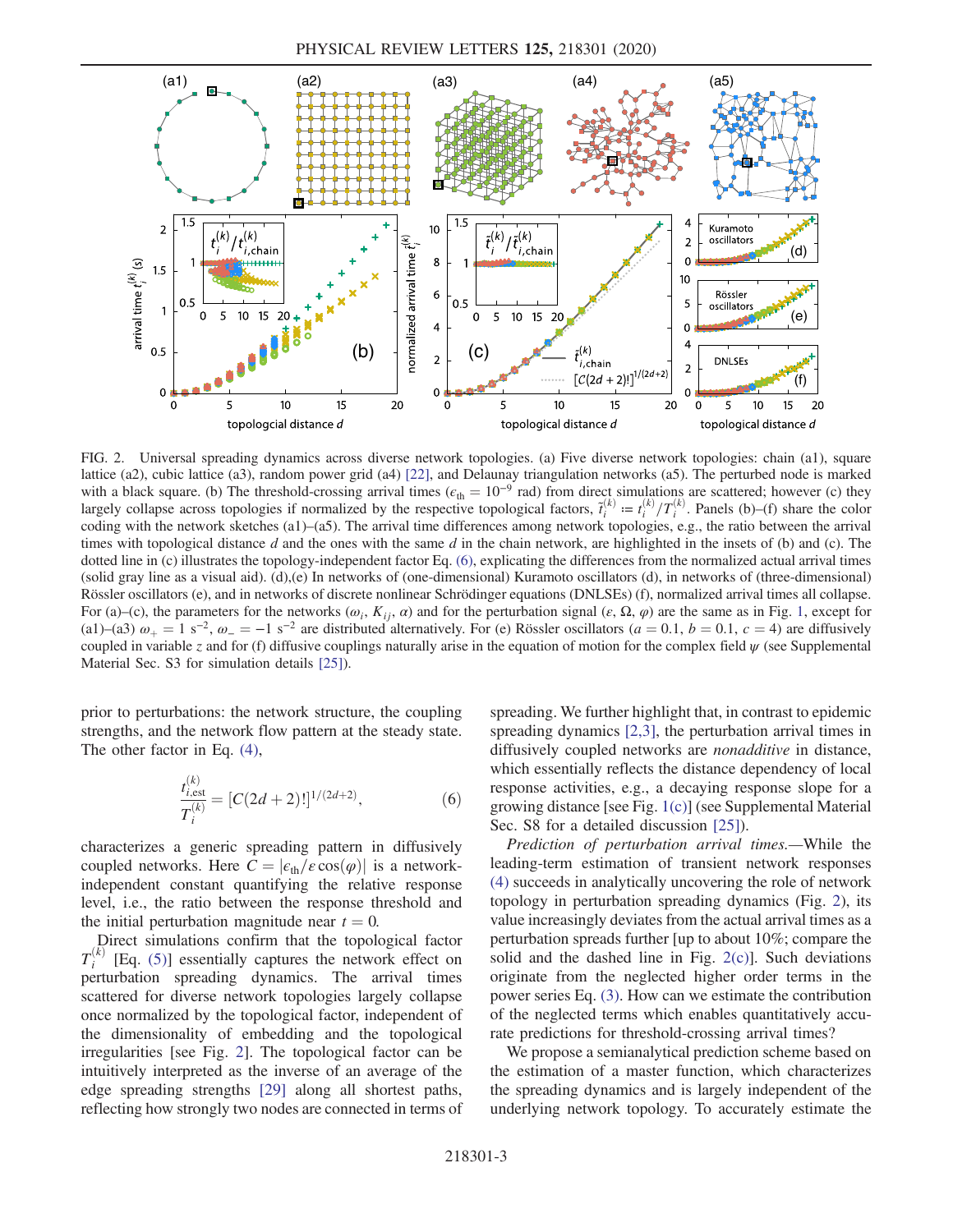<span id="page-3-0"></span>

FIG. 3. Master function of spreading dynamics and prediction performance. (a) A master function  $(7)$  estimated from  $10^6$  arrival time measurements in 100 random network topologies [\[22\]](#page-4-16) with 100 nodes. The error bars indicate a prediction interval of  $3\sigma(d)$ . (b) The arrival time predictions for the 5 example networks in Fig. [2](#page-2-0) highly correlate with the measurements (Pearson's correlation coefficient  $r > 0.99$ ). (c) In the prediction of 10<sup>6</sup> arrival times in another 100 random networks [\[22\],](#page-4-16) the hit rate, i.e., the probability that the actual arrival time from simulation falls in the prediction interval, grows rapidly with a broadening prediction interval. (d),(e) The relative prediction error  $E := |t_{i,\text{pred}}^{(k)} - t^{(k)}| / t^{(k)}$  drops for smaller arrival times e.g. (d) for smaller  $t_i^{(k)}|/t_i^{(k)}$  drops for smaller arrival times, e.g., (d) for smaller<br>distances and (e) for lower thresholds. For a lowering threshold distances and (e) for lower thresholds. For a lowering threshold, the error decays approximately as a power law [inset of (e)]. (f) The prediction performance is robust against an increasing heterogeneity  $a$  in network coupling strength. In panels  $(d)$ – $(f)$ the shaded area indicates standard deviations. For panels (a)–(d) and (f) the threshold  $\epsilon_{th} = 10^{-9}$  rad. For panels (a)–(e) the parameters  $(\alpha, \omega_i, \varepsilon, \Omega, \varphi, K_{ij})$  are set the same as in Fig. [1](#page-1-0).

<span id="page-3-1"></span>relative contribution of the higher order terms in transient responses [\(3\)](#page-1-4), we numerically sample a master function,

$$
M(d) := \left\langle t_i^{(k)} / T_i^{(k)} \right\rangle_d,\tag{7}
$$

by averaging the normalized actual arrival times  $t_i^{(k)}/T_i^{(k)}$  at a specific distance  $d$  for an ensemble of network topologies ("training dataset"). We predict the arrival times for networks with topologies in the same ensemble but not in the training set by combining the master function and the specific topology in the target network. Particularly, we multiply the topological factor  $T_{i'}^{(k')}$  corresponding to the spreading process from node  $k'$  to node  $i'$  in the target network by the master function at distance  $d' = d(k', \tilde{i'})$ :

$$
t_{i',\text{pred}}^{(k')} = M(d')T_{i'}^{(k')}.
$$
 (8)

Furthermore, we find a characteristic prediction interval  $\Delta t_{i',\text{pred}}^{(k)} := h\sigma(d')T_{i'}^{(k')}$  given in terms of  $\sigma(d)$ , the standard<br>deviation of the normalized arrival times for distance d in deviation of the normalized arrival times for distance  $d$  in the training dataset. Here  $h$  is a parameter tuning the width of the prediction interval.

The master function approach accurately describes the arrival dynamics of the spatiotemporal spreading patterns in networks with diffusive couplings. Similar semianalytical studies for networks of other diffusively coupled units, including first-order phase oscillator networks, describing neural oscillations [\[30,31\]](#page-4-18) and coupled Josephson junctions [\[32\]](#page-4-19), networks of more complex, three-dimensional units such as Rössler oscillators, and nonoscillatory systems of coupled discrete nonlinear Schrödinger equations, indicate qualitatively the same universal scaling featuring [\(6\),](#page-2-1) with a suitable adapted distance dependence [see Figs. [2\(d\)](#page-2-0)–[2\(f\)](#page-2-0) and Supplemental Material, Sec. S3 [\[25\]](#page-4-13) ]. The prediction performance is robustly high (with the relative error below 1%) for an increasing heterogeneity in coupling strengths [see Fig. [3\(f\)](#page-3-0) and Ref. [\[33\]](#page-4-20) for simulation details], and mildly drops as the arrival time grows [\[34\],](#page-4-21) e.g., with a larger distance and a higher response threshold [see Figs. [3\(d\)](#page-3-0) and [3\(e\)\]](#page-3-0). Multiple factors such as the characteristic degree distribution, the perturbation frequency, and the system dissipation rate also influence the specific shape of the master function, but not its predictive power in the respective system class (see Supplemental Material Secs. S4–S6 for details [\[25\]\)](#page-4-13).

We have thus disentangled the impact of network topology, including coupling structure and strength, from other factors jointly influencing the transient spreading dynamics in diffusively coupled networks, enabling us to accurately predict perturbation arrival times. Going beyond a formal linear response theory and series expansion, we identified the factor that captures the influence of network topology on transient perturbation spreading. It also reveals a high directional symmetry in perturbation spreading, i.e.,  $T_i^{(k)} = T_k^{(i)}$ , meaning that the perturbation spreading<br>between a node pair takes almost the same amount of between a node pair takes almost the same amount of time in both directions, independent of which node is perturbed even when one of them is a high-degree hub. Beyond the topological factor, a master function for transient spreading dynamics estimates the relative contribution of higher order terms neglected in the asymptotic analysis and enables accurate predictions of arrival times. Local structural changes in large networks, such as upgrading units or integrating a new wind farm or consumer, may significantly alter the spreading pattern while the network degree distribution is hardly affected. The master function approach would be a powerful solution here: it still provides accurate predictions yet saves substantial computation time and power that would otherwise be required for repeated simulations needed by direct numerical analysis.